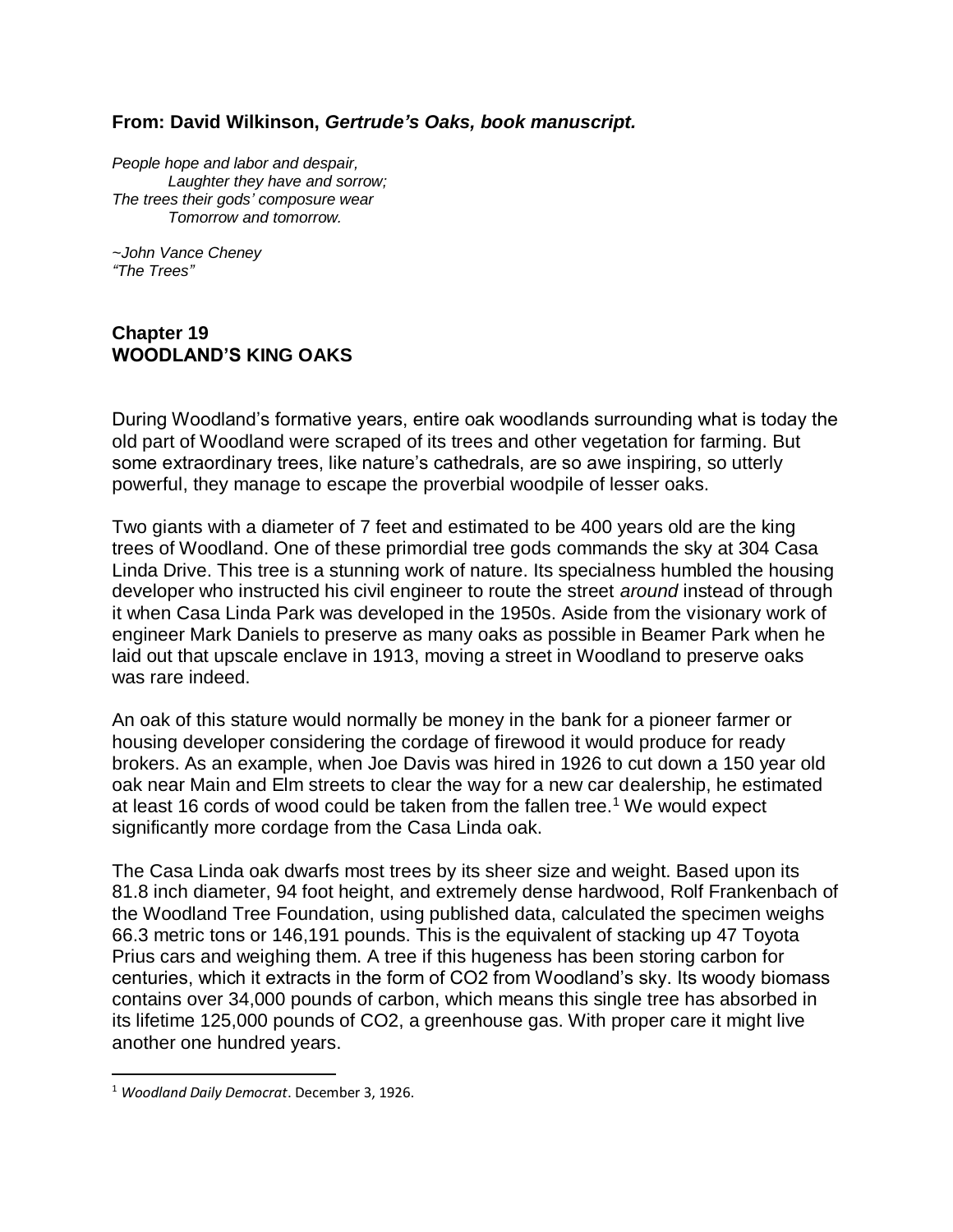As a younger but still very large tree 150 years ago, this remnant of Woodland's "first forest" served a utilitarian purpose: when the land was plowed around it, the oak sheltered animals, farm workers, and shaded farm structures.

This superlative tree is easy to spot on a 1937 aerial photo. It was part of the *Roselawn*  farm and stock enterprise owned by Thomas and Virginia Gibson. Their handsome colonial revival farmhouse, set in a large lawn dotted with swaying Mexican fan palms (*Washingtonia robusta*), is a picture of civility. Located at 311 Gibson Road, there's a large oak on the eastern side of the house, likely planted or allowed to grow as a small wild tree at the time the house was built in 1905. The Casa Linda oak is spotted on the map behind the house along a dirt road connecting Gibson Road with West Street. It appears to be shading a structure. With the exception of another large tree nearby and smaller trees retained near the main farmhouse, the surrounding farmland, by this time, was devoid of trees.

Thomas Gibson's parents, William and Mary Gibson, pioneer settlers whose "home place" is located nearby at 512 Gibson Road (now a museum) sensibly built their Corinthian-columned, Greek Revival-style farmhouse, inspired by their Southern roots, in 1870 near enough to their king oak to provide natural "air conditioning" during the blistering summer months. They named their estate "Lone Oak."

In a 1929 interview with the *Daily Democrat* Robert "Bobby" Gibson, William and Mary's oldest son who lived at Lone Oak and farmed 173-acres, which remained after most of his parent's farmland was sold after their deaths, explained that when his parents settled the place in 1857 the large oak was a solitary specimen with few trees in this section of Yolo County. Bobby Gibson was born in 1860 in a small cabin just west of where the "mansion" would be built ten years later.

By 1929 the lush garden and tree-scape surrounding Lone Oak looked much like we see it today. Gone, however, are the date palms that were planted when Bobby and his siblings were kids, as is the large eucalyptus that Bobby personally planted. As an aging adult he grew tired of its leaf and bark shed. One of the two Mexican white cedars (*Cupressuss lusitanica)* planted by Bobby's brothers in the front lawn still stand 160 years later. The older citrus trees have been there for over a century. The progeny of the Lone Oak have popped up on the estate. One of these valley oaks, which lies fifty yards west of the mansion in the front yard of a modern house in a subdivision split off of the Gibson holdings, is quite impressive.

Lone Oak's symmetry is pretty intact for a tree of its age, but a large scar from a huge limb that dropped in 1929 shortly before Bobby was interviewed is very visible. According to Bobby: "Before that limb came down you could allow two feet per person and at noon put 6,200 people in its shade—the whole population of Woodland."<sup>2</sup>

 $2$  Ibid. September 6, 1929.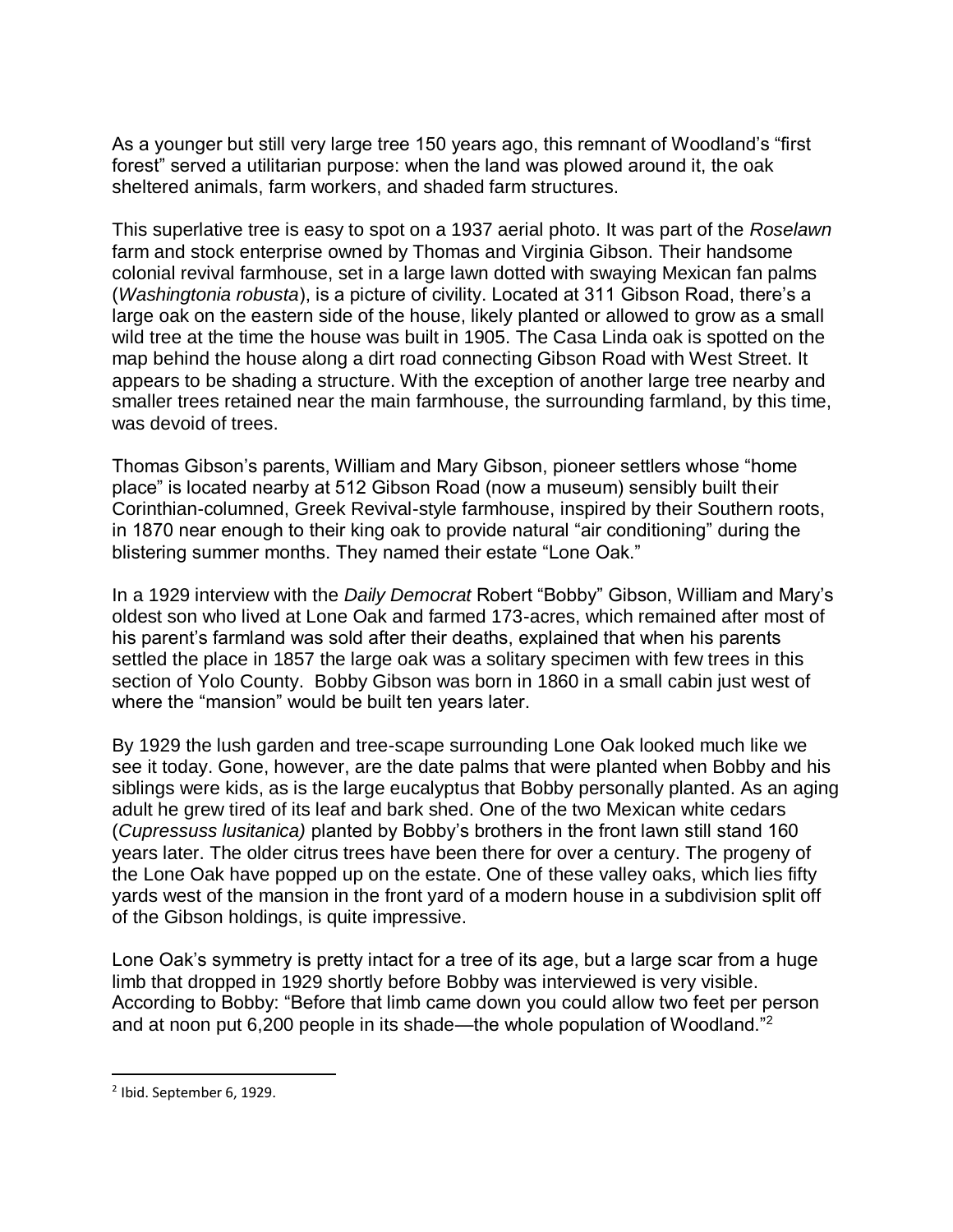Hyperbole? Perhaps, but Lone Oak was the scene of many grand parties under the protecting, motherly limbs of this famous tree.

In 1900 the iconic balcony of the brick house was draped in red, white, and blue bunting. It was Independence Day and the Gibsons were in a mood to celebrate their good fortune. They, like other hard-working pioneers, had achieved their slice of the California dream. Their patriotism and gratitude was manifest in smiles, laughter and handshakes as they greeted good friends to share in their bounty. Two hundred other hearty Woodland luminaries were invited to a festive BBQ dinner with music, speeches, toasts, and good cheer. 500 pounds of beef, mutton, and pork was roasted over a large pit to serve guests, who were treated to cake and ice cream for desert. Tables for all guests were set up under the heroic oak whose galaxy of lobed leaves stirred in the late afternoon breezes. <sup>3</sup>

Today Lone Oak remains the centerpiece of the Yolo County Historical Museum's garden and cultural center, the active scene of weddings, lectures, art shows, historical tours, plant sales, and destination for students learning about California history. Woodland's king oak is well maintained by the county, and may live to be 500 years old. Regular tree maintenance by experienced arborists is essential for these old oaks. In order to reduce the chances of a huge limb dropping onto the house, arborists inspect the oak every few years for any signs of decay and water intrusion which can rot and weaken the limbs; excess weight should be pruned off of the main limbs to reduce stress and mitigate failure.

This immense tree is as tall as a ten story building and has an 83 inch diameter, which is slightly larger than the Casa Linda Oak. It weighs over 165,000 pounds, the equivalent of about 13 African bush elephants or 1,000 average-sized humans. An ecological workhorse, during its 400 year life it has absorbed 64.4 metric tons of CO2 or the equivalent of CO2 emissions from 7,247 gallons of burned gasoline. All this while producing the oxygen we breathe.

While the Gibson House oak is considered a living treasure to be preserved as long as possible, the fate of the Casa Linda oak is precarious. The community's decades-old quest to protect and preserve its dwindling stock of valley oak trees, balanced by the imperatives of public safety and economic development, was put to the test once again in October 2000.

When Casa Linda Park was laid out, the new road respected the tree. The problem was, a house was built literally under one of the huge limbs, instead of creating distance with a small pocket park with the oak as the centerpiece. Today, in the new Spring Lake residential neighborhoods, for example, the few remnant oaks exceeding 33 inches in diameter are protected under the city's current tree ordinance and kept in the landscape. Ample room is left around the tree's dripline (width of canopy) and this area

<sup>&</sup>lt;sup>3</sup> Ibid. July 5, 1900.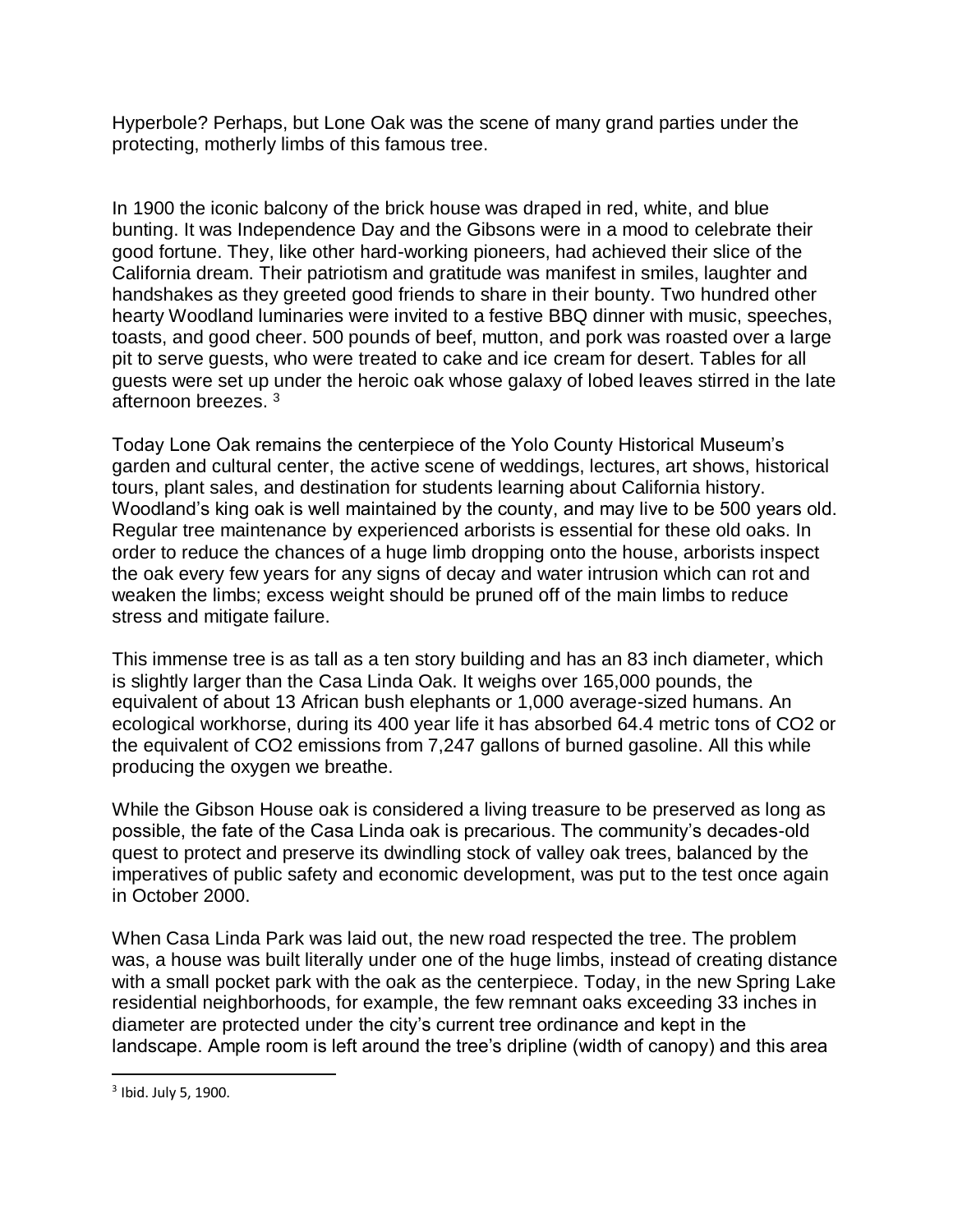will remain dry during the summer. The new houses are spaced far enough away from these oaks to be unaffected by any wayward tree branches.

On a fall day in 2000 there was a sharp cracking sound and the Casa Linda oak, without much advance warning, shed one of its huge, weighty limbs that brutally tore through the roof of the house at 304 Casa Linda Drive, causing major damage. Luckily, no one was hurt. Fearing for his family's safety, owner Don Huff Jr. spoke before the Tree Commission and asked the city to remove the tree, albeit with conflicting emotions:

*We love the tree*. *We have been there 32 years and admire it every day. The tree is reaching the end (of its useful life). Whether that end will come immediately or not is a crapshoot. For the safety of all, it should be removed. And if you're going to recommend cabling it and monitoring it, I hope you use strong cables.<sup>4</sup>*

Tree advocates were passionate in their defense of the iconic tree, asking commissioners to forestall the death of the oak and advocate for its preservation in their recommendation to the city council. The tree had a major pedigree. According to assistant city manager, Phil Marler, the Casa Linda oak, with its classic stout trunk, mushroom shape, and gnarly spreading crown was the inspiration for the design of the City of Woodland's official flag, which proudly displays the oak as the centerpiece.

The potential demise of this emblematic specimen set off emotional fireworks and conflicting opinions on how much liability and risk is acceptable when the fate of an ancient tree that symbolizes Woodland's natural history and identity is at stake. Was there a middle ground that protected the tree and eased the fears of the neighborhood?

Tom Hall, a state biologist who lived near the tree, sided with the oak:

## *The tree is one of the largest I have seen in my career. I regret the recent damage to Mr. Huff's house but I'd be more than willing to trade homes.<sup>5</sup>*

Arborist Miles Danforth, who had inspected and climbed many oaks while managing his local tree services company, estimated it would cost between \$5,000 - \$10,000 to have the huge tree removed, compared with \$2,000 - \$3,000 in pruning and cabling costs, followed by regular inspections and maintenance.

John Murphy, the chair of the Tree Commission, after listening to passionate and reasoned testimony stated:

 $\overline{\phantom{a}}$ <sup>4</sup> *Davis Enterprise*, October 29, 2000.

<sup>&</sup>lt;sup>5</sup> Ibid.